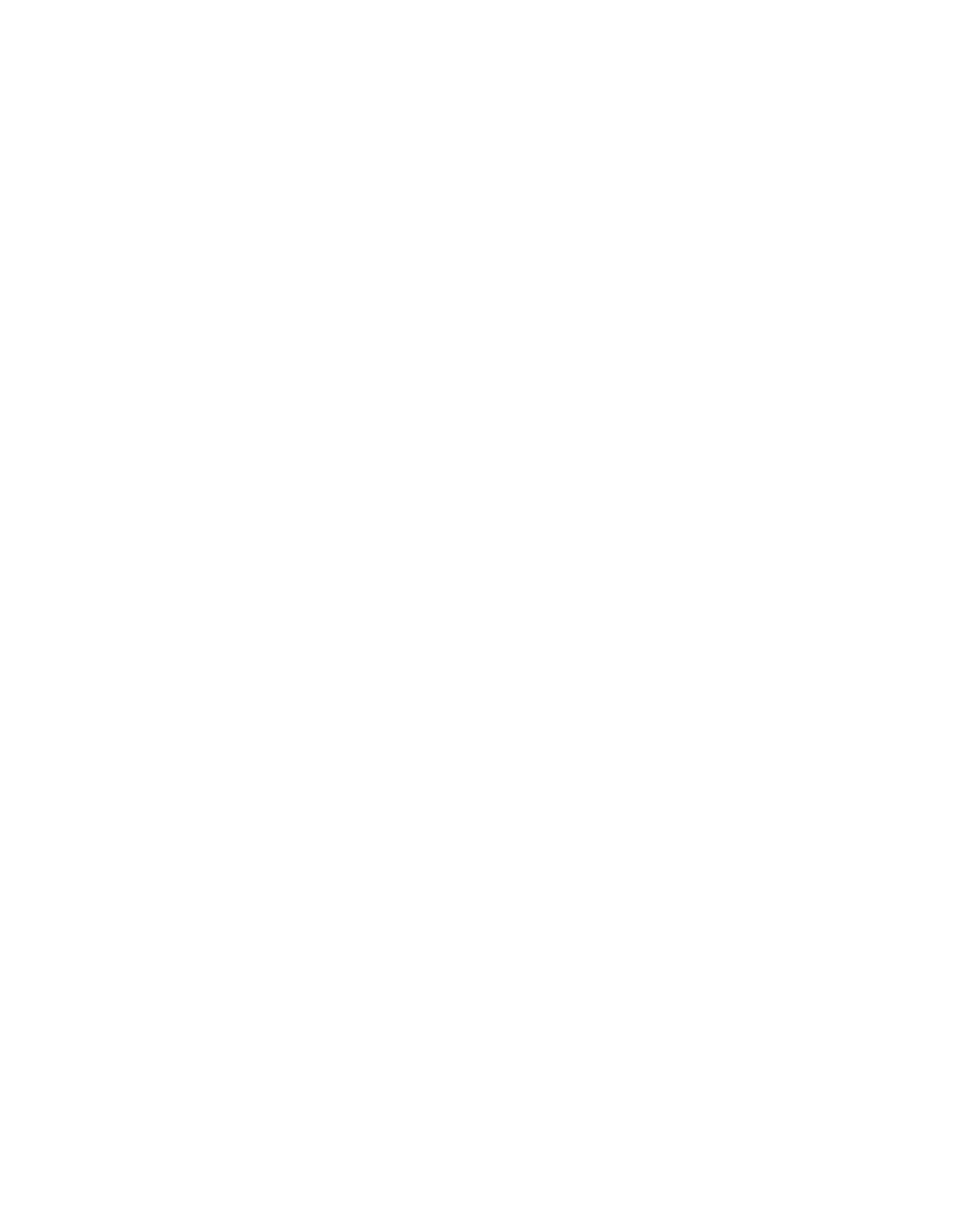## Household Income Eligibility Form Seamless Summer Option (SSO)

Altmar Parish Williamstown School District is participating in the Seamless Summer Option (SSO). All children in the school will receive meals at no charge regardless of household income or<br>completion of this form. This fo

1. List all children in vour household who attend school:

| No<br>Income    | П      | п      | п      | П | Γ      |        |
|-----------------|--------|--------|--------|---|--------|--------|
| Foster<br>Child | $\Box$ | $\Box$ | $\Box$ | ⊐ | $\Box$ | $\Box$ |
| Grade/Teacher   |        |        |        |   |        |        |
| School          |        |        |        |   |        |        |
| Student Name    |        |        |        |   |        |        |

2. SNAP/TANF/FDPIR Benefits:<br>If anyone in your household receives either SNAP, TANF or FDPIR benefits, list their name and CASE # here. Skip to Part 5, and sign the application.

Name:

CASE #

3. Household Gross Income: List all people living in your household, how much and how often they are paid (weekly, every other week, twice per month, monthly). Do not leave income

|                          | blank. If no income, check box. If you have listed a          | foster child above, you must report their personal income. |                                                        |                                                        |                         |
|--------------------------|---------------------------------------------------------------|------------------------------------------------------------|--------------------------------------------------------|--------------------------------------------------------|-------------------------|
| Name of household member | Amount / How Often<br>Earnings from work<br>before deductions | Child Support, Alimony<br>Amount / How Often               | Amount / How Often<br>Pensions, Retirement<br>Payments | Amount / How Often<br>Other Income, Social<br>Security | Income<br>$\frac{1}{2}$ |
|                          |                                                               | 6Ĥ                                                         | မာ                                                     | မာ                                                     |                         |
|                          |                                                               | မာ                                                         | 69                                                     | မာ                                                     |                         |
|                          |                                                               | မာ                                                         | 69                                                     | မာ                                                     |                         |
|                          |                                                               | မာ                                                         |                                                        | ഗ                                                      |                         |
|                          |                                                               | မာ                                                         |                                                        | မာ                                                     |                         |
|                          |                                                               | 69                                                         |                                                        | မာ                                                     |                         |
|                          |                                                               |                                                            | မာ                                                     | မာ                                                     |                         |
|                          |                                                               | မာ                                                         | မာ                                                     |                                                        |                         |

4. Signature: An adult household member must sign this application.

l certify (promise) that all the information on this application is true and that all incomed. I understand that the information is being given so the school may receive federal funds. The school<br>officials may verify the i

|                                                    |                                                                                                      |                                                                                   | Household Size:                   |                                                     |
|----------------------------------------------------|------------------------------------------------------------------------------------------------------|-----------------------------------------------------------------------------------|-----------------------------------|-----------------------------------------------------|
|                                                    |                                                                                                      |                                                                                   |                                   | Denied Eligibility                                  |
| DO NOT WRITE BELOW THIS LINE - FOR SCHOOL USE ONLY | Annual Income Conversion (Only convert when multiple income frequencies are reported on application) | Weekly X 52; Every Two Weeks (bi-weekly) X 26; Twice Per Month X 24; Monthly X 12 | Total Household Income/How Often: | Reduced Eligibility                                 |
|                                                    |                                                                                                      | SNAP/TANF/Foster                                                                  | ncome                             | Signature of Reviewing Official<br>Free Eligibility |
| )ate:                                              |                                                                                                      |                                                                                   |                                   |                                                     |
|                                                    | mail Address                                                                                         | <b>Iome Phone</b>                                                                 | <b>Vork Phone</b>                 | <b>Home Address</b>                                 |